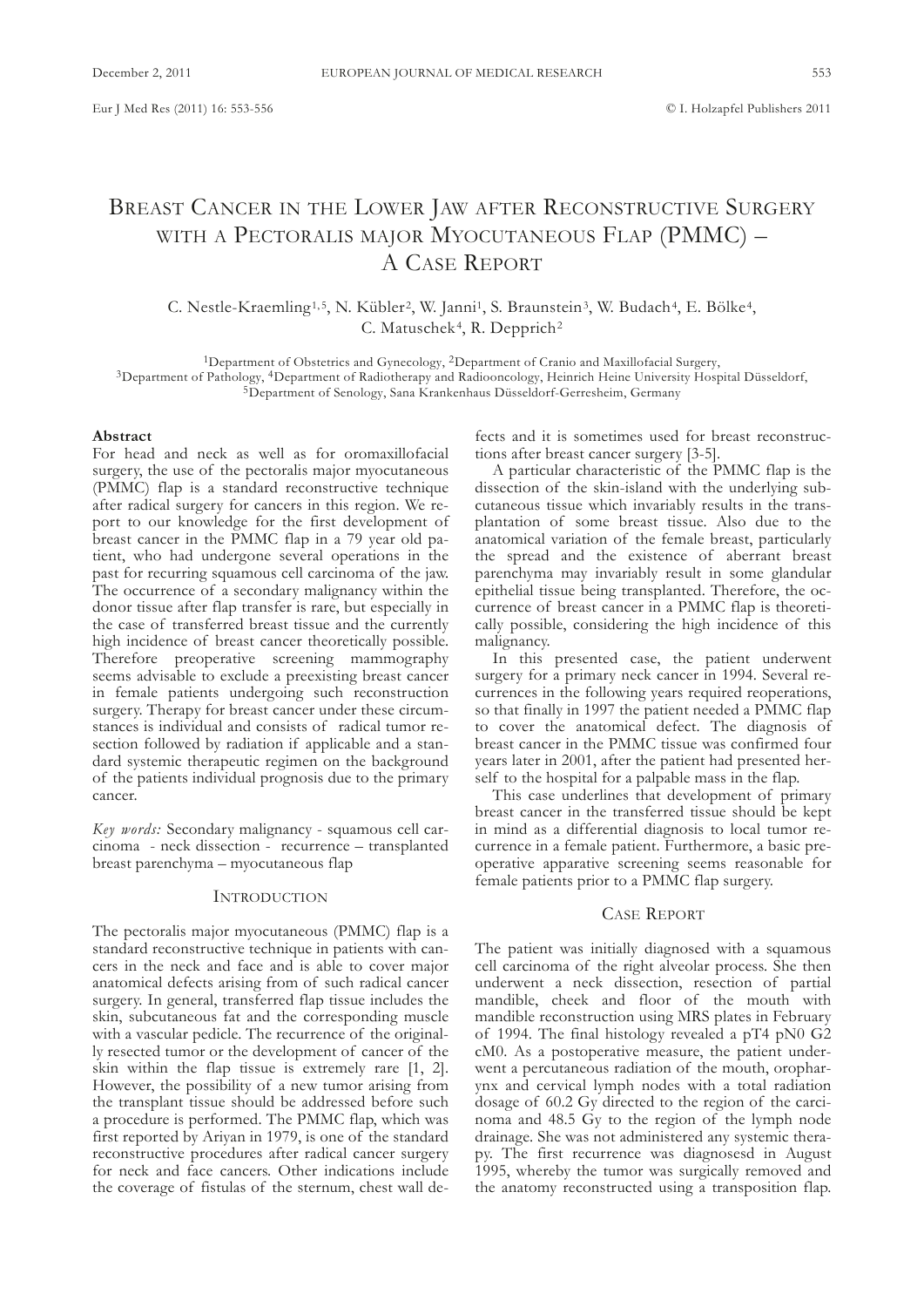The second recurrence in April 1997 occurred on the edge of the right tongue and required further surgery including a right hemiglossectomy, partial right cheek removal and the reconstruction with a PMMC flap. In the operation report it was noted that the muscle tissues were extremely hypotrophic, probably due to the much reduced alimentary and nutritional condition of the patient. Moreover, it described the dissection of the myocutaneous pectoral muscle and its vascular pedicle of the thoracoacromial artery and vein, followed by rotation as well as tunneling of the flap under the right clavicle and along the carotid artery for covering an oral defect of 6.5 x 4.5 cm2. During routine follow-ups, a biopsy was taken in April 1998 from the base of the tongue due to a palpable mass in close proximity to the PMMC flap revealing a fibroma. In february 1999, the patient was diagnosed with a second carcinoma originating from the alveolar process of the right upper jaw. This resulted in partial maxillary excision and the histology showed a 1.6 cm in diameter measuring squamous cell carcinoma. The margins showed dysplasia and chronic inflammation free of malignancy.

Finally, in September 2001 as part of the routine follow-ups, the patient was diagnosed with an extraoral palpable and indurate mass. Ultrasonographically an inhomogenous and markedly hypoechoic lesion in the area of the PMMC flap was detected. A core needle biopsy taken from the lesion showed an invasive ductal breast carcinoma. following the diagnosis, the patient was transferred to our unit for further work-up.

The clinical examination revealed a patient with obvious cachexia weighing 43 kg with 165 cm body height. Her medical history was uneventful for any other illnesses, apart from the above mentioned and her gynecological history just revealed an abrasion in 1957 and a senile kolpitis at present, being under therapy with topical applications of an estrogen-containing ointment for approximately 6-9 months. she was a gravida II, para II with uneventful pregnancies and normal labor. The family history was non-contributory for genetic disorders or breast cancer, but one of her sons had died at the age of 45 years due to a rare malignancy of the adrenal cortex.

The inspection and palpation of the right cheek and lower jaw showed induration and multiple scars as shown in fig.1 and a palpable mass measuring approximately  $2 \times 1.5$  cm. The sonography of the mass revealed a hypoechoic lesion measuring 1.2 x 1.4 x 1.8 cm, which could be interpreted as a tumor lesion or a postoperative scar. the inspection of the hypoplastic breasts was unremarkable for palpable masses, indurations or nipple discharge. The inspection of the axillary lymph nodes was unremarkable for enlarged nodes. the ultrasound of the breast and axilla did not reveal any suspicious lesions. The screening mammography was evaluated as BIRADS II, showing only unsuspicious monomorphic microcalcification on the left breast. further examination of the patient including vaginal sonography, cervical PaP smear and tumor marker analysis was also unremarkable.

The patient was then operated by our oromaxillofacial surgery unit and a tumor measuring 3 x 1.2 x



*Fig* 1. The amount of transferred breast tissue can be estimated by the location and length of the S-shaped scar resulting from the PMMC flap elevation on the craniolateral area of the right breast. Induration and scar tissue in the region of the right jaw marks the area of breast cancer resection of the inlayed PMMC flap.

1cm<sup>3</sup> was excised. The histology this time revealed glandular structures near the pectoral muscle with enlarged ducts showing apocrine metaplasia and ductal hyperplasia as well as a low differentiated adenocarcinoma classified as an invasive ductal carcinoma of the breast with infiltration of the surrounding adipose tissues. The tumor was shown to be positive for estrogen, but negative for progesterone receptors. The HER2neu over expression was defined as +1 on a scale of 0-3 using the DAKO-Hercep® test. The immunohistochemistry showed a diffuse positive reaction for cytokeratin 7 and a negative reaction for cytokeratin 5/6. Due to the positive margins a local reexcision was performed in October 2001. However, the histology of the latter operation did not show any residues of the breast cancer. A sequential radiotherapy could not be performed, since the patient had already been radiated locally to a maximal tolerable dose in 1994.

furthermore, the patient received 20 mg tamoxifen orally per day as an systemic adjuvant therapy for the receptor positive breast malignancy beginning December 2001 for 6 months. Due to the development of severe side effects as well as endometrium irregularity revealed in a transvaginal sonography (finally clarified as a benign endometrium polyp), tamoxifen was switched to the aromatase inhibitor anastrozol (1 mg orally per day). The patient is under regular follow-ups and to date over 9 years free of any signs of recurrence.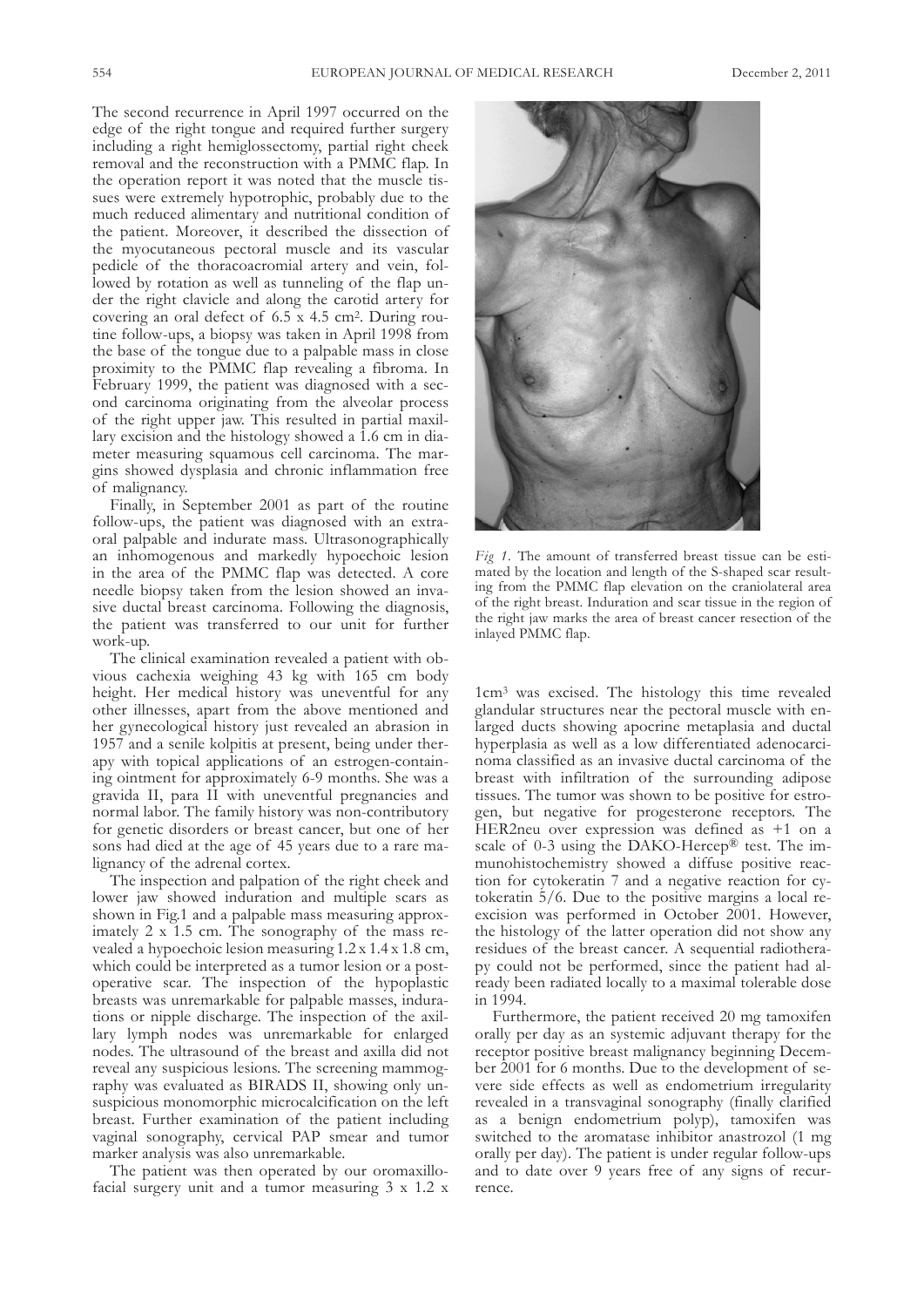### **DISCUSSION**

The pectoral major myocutaneous flap, as described by Ariyan [6] in the late 70's, is the "working horse" of reconstructive surgery after radical tumor resection of the head and neck region. The large number of publications since then have concentrated mainly on the operation technique, indications and complications that might arise as a result of this flap surgery. In terms of the blood supply, the method seems to be relatively safe with reported complication rates varying between 8.5% to 35%, regarding the high morbidity of these patients. several modifications of the technique have also been reported. One modification is called the pectoralis major myofascial (PMMf) flap which includes raising the muscle and muscle fascia but without the skin or breast parenchyma. The major advantage of this flap technique is seen in less bulge formation in the jaw region and a better shaping ability [7].

In terms of the blood supply, it also seems to have a higher safety [8, 9]. The complication rates of this procedure are largely made up of approximately 8.5% flap necrosis, of which 1.5% are complete necrosis and 18.5% wound healing problems mostly associated with the reported 13.5% orocutaneous fistulas [4]. In subgroups of patients with preexistent chronic medicine disorders, the total complication rate has been reported to as high as 27% compared to patients without any preexisting disorders, showing complication rates of around 8.5%. In the largest published data enclosing 244 patients, the authors report a total complication rate of 35% which include all possible and also minor complications such as hematoma, infection, seroma, dehiscence, fistulas, partial or complete necrosis or other rare complications [10].

However, the theoretic and remote possibility of the development of breast cancer due to transplanted breast parenchyma has so far not been documented. The indication for a PMMC flap is usually seen only in surgery for recurrences or advanced primary carcinomas. Due to the relatively poor prognosis of these patients, the rare and late onset complication of a new primary tumor arising within the flap tissue is usually not of major concern. However, in patients with cured primary cancer the development of a breast carcinoma in such transplants has to be associated with a poor prognosis which mainly results from its difficult diagnosis.

Up to now there is no general consensus for breast cancer screening in patients undergoind PMMC flap; therefore these patients are not routinely screened. According to the literature, only 7 to 22% of all patients undergoing a PMMC flap reconstruction are female [4, 11, 12]. The average age at time of operation varied between 36 and 59 years. Most patients were operated due to an advanced primary oropharynx carcinoma or a tumor recurrence. The development of such a carcinoma in patients without risk factors as nicotine or alcohol as in our patient is rare and may generally reflect a predisposition towards tumor development. A molecular genetic hallmark of the squamous cell carcinomas of the oropharynx in female patients without any risk factors is the frequent finding of a p53 mutation and/or positive HPv test. Distinct from this group of patients, there are some patients with genetic germ line mutation of p53, also called the Li fraumeni syndrome, with a familial predisposition to this type of carcinoma as well as to breast carcinoma.

It seems reasonable to perform mammography and additional breast ultrasound as a preoperative measure in female patients being considered for a PMMC flap. with these routine diagnostic tools it should be possible to gain information on the distribution of breast parenchyma including aberrant breast tissue and thus help to prevent early manifestation or transplantation of preneoplasia or non palpable breast cancer. In this case, the time course from flap surgery to diagnosis of breast cancer was approximately 4 years and therefore any screening at time of transplantation may have been unremarkable. The promotion of breast cancer due to short term recent topical estrogen-therapy because of senile kolpitis seems unlikely but can not be completely excluded. the use of an aromatase inhibitor as an adjuvant systemic endocrine therapy in this hormone receptor positive patient seems to be adequate. It also avoids the additional risk elevation for endometrial carcinoma under tamoxifen. After 9 years the patient is free of any relapses due to the cancer from the oropharynx and the breast. In case of future metastasis, it is pertinent to histologically confirm the origin of the metastatic tissue, before any therapy is initiated or changed.

Part of this work was already published in Oral Oncology EXTRA (2005) 41, 238-241

#### **REFERENCES**

- 1. Gamatsi IE, McCulloch TA, Bailie FB, Srinivasan JR. Malignant melanoma in a skin graft: burn scar neoplasm or a transferred melanoma? Br J Plast Surg. 53: 342, 2000
- 2. Slavin SA, Love SM, Goldwyn RM. Recurrent breast cancer following immediate reconstruction with myocutaneous flaps. Plast Reconstr surg. 93: 1191, 1994
- 3. Arnold PG, Pairolero PC. Use of pectoralis major muscle flaps to repair defects of anterior chest wall. Plast Reconstr surg, 63: 205, 1979
- 4. Baek s, Lawson w, Biller Hf. an analysis of 133 pectoralis major myocutaneous flaps. Plast Reconstr surg. 69: 460, 1982
- 5. Denewer AT. Myomammary flap of pectoralis major muscle for breast reconstruction: new technique. world J surg. 21: 57, 1997
- 6. Ariyan S. The pectoralis major myocutaneous flap. A versatile flap for reconstruction in the head and neck. Plast. Reconstr. surg. 63: 73, 1979
- 7. Zbar RIs, funk gf, McCulloch tM, graham sM, Hoffmann Ht. Pectoralis major myofascial flap: a valuable tool in contemporary head and neck reconstruction. Head and Neck. 19: 412, 1997
- 8. Righi PD, weisberger EC, slakes sR, wilson JL, Kesler KA, Yaw PB. The pectoralis major myofascial flap: clinical applications in head and neck reconstruction. Am J otolaryngol. 19: 96, 1998
- 9. Wada T, okamoto K, Nakanishi Y, Nakano H, Iwagami Y, Morita N. Myofascial flap without skin for intra-oral reconstruction. 2: Clinical studies. Int J Clin Oncol. 6: 143, 2001
- 10. Liu R, gullane P, Brown D, Irish J. Pectoralis major myocutaneous pedicled flap in head and neck reconstruction: a retrospective review of indications and results in